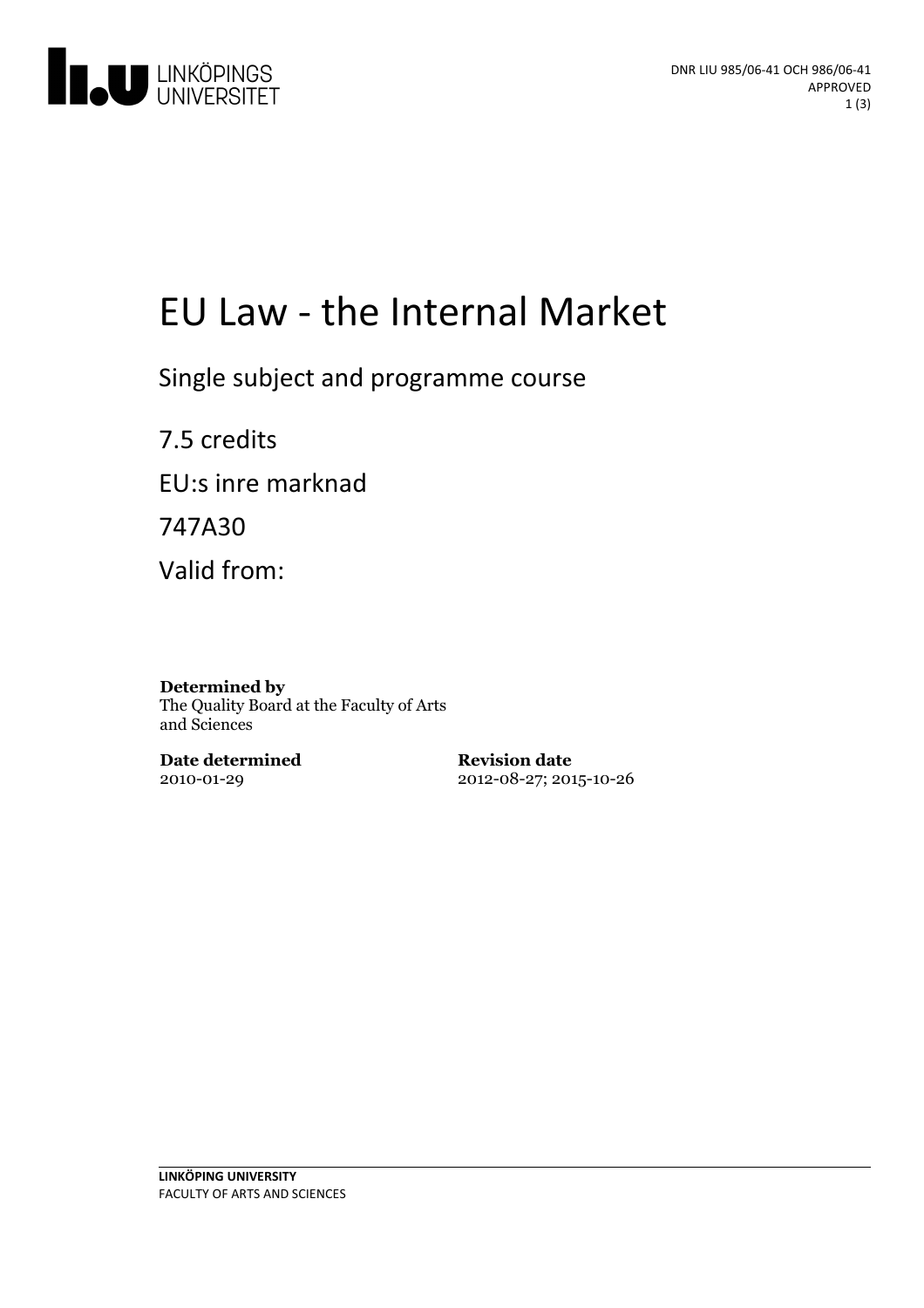Main field of study

Commercial Law

Course level

Second cycle

### Advancement level

A1X

### Course offered for

- Master Programme in Commercial and Business Law
- Master´s Programme in Commercial and Business Law with focus on Europé

#### Entry requirements

For admission to the course, apart from the general entry requirements, the student is required to satisfy the entry requirements that apply for admission to the Commercial and Business Law Programme or to the Commercial and Business Law Programme with Focus on Europe. In addition, the student should have completed the following courses (or the equivalent); Tax Law, Theories and Methods of Law, Public and EU Law, Contract, Tort and Insurance Law, and completed Bachelor Thesis, 15 HE credits, with a passing grade.

# Intended learning outcomes

On completion of the course, the student should be able to

- account for the judicial regulations of the common market and their function, - demonstrate in-depth knowledge about and understanding of the practices of the

European Court of Justice, - in an independent and qualified way analyse the implications and effects of

relevant legal rules, - analyse, discuss and draw conclusions about the practices of the European Court

of Justice in a for the area relevant issue with a scholarly approach, both in writing and orally,<br>- reflect on and evaluate the conclusions drawn,<br>- demonstrate in-depth understanding of the dynamic nature of the European

Court of Justice.